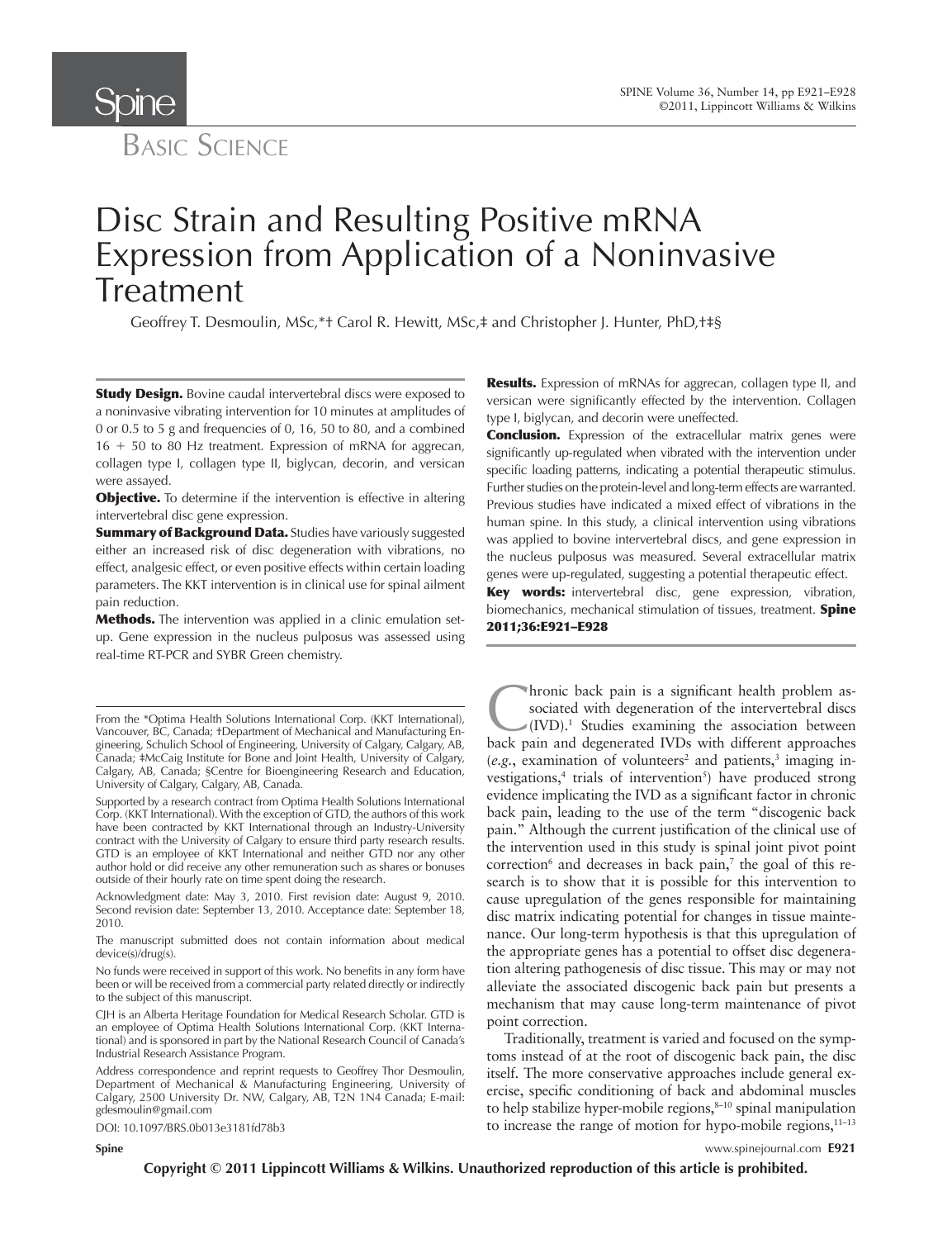massage therapy,<sup>14-16</sup> and transcutaneous electrical nerve stimulation.<sup>17-19</sup> The more invasive treatments involve the use of medications such as analgesics, opiates, anticonvulsant agents, or antidepressants<sup>20-22</sup>; minimally invasive treatments such as acupuncture,  $14,16,23$  epidural, and facet joint corticosteriod injections,  $24$  and spinal nerve blocking techniques.  $25-27$  The most invasive treatments involve surgical intervention, ranging from microdiscectomy and spinal fusion to laminectomy.<sup>28-30</sup>

Despite the multitude of treatments and clinical studies, discogenic back pain still remains one of the most elusive ailments of our time and lacks standardized guidelines for treatment that uniformly achieve acceptable results.<sup>31</sup> In fact, within the framework of evidence-based medicine, the best treatment for discogenic back pain remains cognitive intervention combined with physical exercises specific for stabilizing the spine.<sup>9,12,30,32</sup> Therefore, there is a clear need for further high-quality studies of new approaches, focusing on the associated disc degeneration, to advance patient care.

The mechanical properties of the intervertebral discs play an important role in their functionality.<sup>1</sup> Disc degeneration is often characterized by reduced disc height and increased stiffness, leading to bulging or herniation that can create pressure on the radiating nerves and spinal cord. The dominant treatment at present is spinal fusion, wherein two or more adjacent vertebral bodies are physically locked together using bone graft or instrumentation. Although this procedure often successfully eliminates stenosis and restores disc height, thus reducing nerve pressure, degeneration of adjacent motion segments is a common long-term complication through negative changes in joint dynamics.<sup>33-35</sup>

Previous reports have studied the unconstrained axial vibrations at physiologically relevant frequencies and discovered positive effects on expression of various extracellular matrix mRNAs.<sup>36</sup> In this study, we hypothesized that a clinically approved device for applying transcutaneous vibrations to the spine (Khan Kinetic Treatment, KKT) may also have positive effects on gene expression, which has the potential of increasing the health of the disc, decreasing the associated ailments of disc degeneration. In the previous experiments, bovine tail muscle, fat, fascia, and spinous processes were removed, and the IVDs were excised, leaving approximately 2–5 mm of bone on either side before loading. In this study, the bovine tail remained intact during loading to emulate clinical treatment with the KKT device (Figure 1). Limitations of this set-up include nonfunctioning muscle, animal anatomy as opposed to human, plus rigid rostral and causdal fixation as opposed to pseudo-rigid in the case of humans undergoing actual treatment. However, emulation is significant because muscle, adipose, and disc tissue act as low pass filters (damping ratios in the order of 0.19–0.23), so it is important to know the strain that actually reaches the disc level for a given input force and frequency with all tissues intact. Further, bovine discs have been considered a prime candidate for IVD mechanobiology studies because of their large size, similar aspect ratio, diffusion distance, and resting pressure (0.2– 0.3 MPa) as compared to human discs. Bovine discs have also been found to be similar in composition, comparable hydration, collagen profiles, proteoglycan profiles, and similar rate of proteoglycan synthesis to human discs.<sup>37,38</sup>

Hence, intact bovine tails were exposed to vibrations using the KKT device for 10 minutes. We recorded the imparted motions at the disc level and probed for expression of aggrecan, biglycan, collagen type I, collagen type II, decorin, and versican mRNA.

#### **MATERIALS AND METHODS**

#### **Tissue**

All procedures were approved by the University of Calgary's Animal Care Committee. Bovine tails from skeletally mature cattle were obtained from a local slaughterhouse within 6 hours of death. Muscle, fat, fascia, and five vertebrae remained intact during loading, although the skin was removed by the abbatoir. The two extreme caudal and rostral vertebrae out of the five-segment tail were scored with a bandsaw and fixed to a device that holds the tail segment in a way that emulated clinical positioning of the cervical spine (Figure 1). Figure  $1(A)$  shows how the device is used in the clinic, head and shoulder fixed on treatment bench with neck freely suspended; similarly Figure  $1(B)$  shows the clinical emulation test set-up using the bovine tail fixed at either end. The center vertebra was loaded with the treatment device.



**Figure 1. A**, KKT unit being used in the clinic on a patient. **B**, Five segment bovine tail clinical emulation set-up.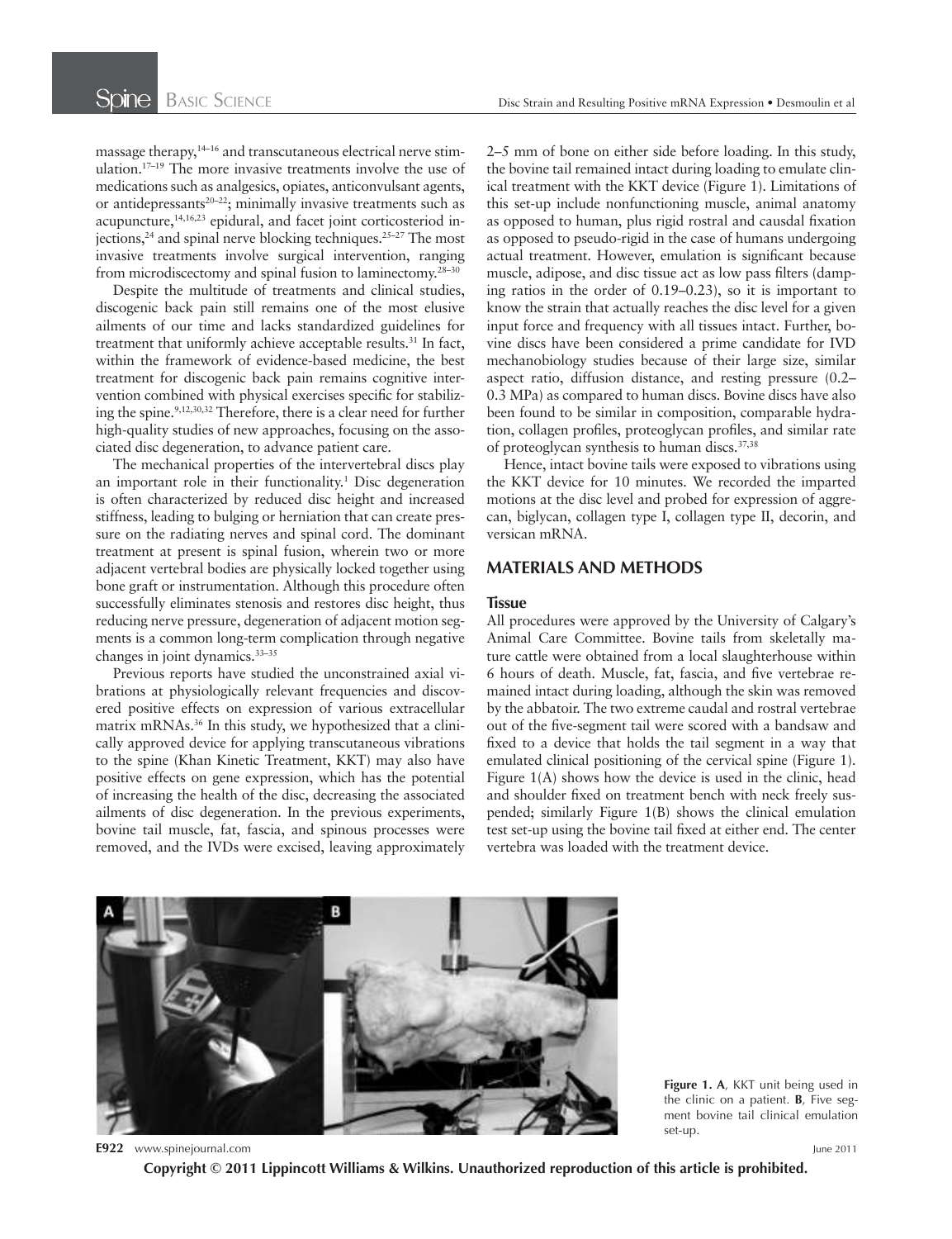#### **Vibration Loading**

Vibration was applied to the discs by placing the stylus of the KKT device onto the sensitive region of a 450 N load cell (Honeywell, Morristown, NJ) that was fixed over the area of the spinous process of the center vertebrae of the five-segment bovine tail (Figure 1B). Three-dimensional  $\pm 10$  g accelerometers (#MMA7261QT, Freescale Semiconductor, Inc., Austin, TX) were mounted on a cube and aligned with the axes of the disc (X-axial compression/tension, Y-shear  $90^{\circ}$  out of alignment with applied load, Z-shear parallel with applied load) and glued to the bone using cyanoacrylate to track acceleration of both the loaded and adjacent vertebral bodies. The accelerometers were previously calibrated using a 1 g shaker plate (Type 4291-–1 g Accelerometer Calibrator, Brüel & Kjaer, Copenhagen, Denmark). The data from the load cell and accelerometer was collected via a PCMCIA data acquisition card (National Instruments, Austin, TX) at 3000 Hz using Labview 2009 and processed to produce three-dimensional disc strain using DIAdem 10.2 software packages (National Instruments). To obtain the specific vibration conditions of this project, KKTs internal control was bypassed. The voice coil mounted and producing the vibration from within the KKT unit was controlled with the output of a Linear Current Amplifier Module (LCAM-1, Quanser, Markham, ON), which received its command signal from a function generator (PicoScope2203, Pico Technology, St Neots, Cambridgeshire, UK). The LCAM was powered by 27 V, and cooled by a 7.06 CFM fan (#2412PS-12W-B30, NMB-MAT, China) to eliminate temperature fluctuation of the output. The current going to the voice coil and the accelerometer output was monitored in real-time via an oscilloscope (PicoScope2203, Pico Technology) during the loading. Imparted mechanics vibration was tested at four different current values (~0.9–1.9 Amp driving current). RT-PCR testing vibration was applied at two static frequencies (0 or 16 Hz) and/or one sweep frequency (50–80 Hz) that would step up the frequency by 2 Hz every two cycles of oscillation. Each frequency treatment was applied for 10 minutes and one treatment alternated combined frequencies of 16 and 50 to 80 Hz for 5 minutes each to maintain the overall 10 minute application. All amplitudes were sustained at 0.5 to 5 g peak root mean squared of the vertebrae directly receiving the load. This is similar to current clinical treatments using the device, and corresponds to those stimuli eliciting peak responses in previous experiments.<sup>36</sup> The order of control samples *versus* actual vibration samples was randomly assigned to eliminate any time-dependent trends because of sample storage. All conditions were run on a minimum of six separate discs (from at least three different tails). Control discs were treated equally (stored, handled, dissected, and snap-frozen) to perform as true unloaded controls.

#### **RT-PCR**

After the treatment period, the discs on either side of the vertebrae being directly loaded (either side of center vertebrae) were dissected from the tails, divided into nucleus pulposus (NP) and anulus fibrosus (AF), flash-frozen in liquid nitrogen, and stored at −80°C until extraction of total RNA. All discs were visually inspected at the time of RNA harvest and found to be approximately equal to a human Thompson Grade II disc (opaque fibrous nucleus, clear nuclear/anular demarcation, and distinct lamelas). Only the NP was analyzed for this study; AF samples were stored for future testing, as pilot studies indicated minimal changes in the AF (data not shown). The frozen tissue was ground in Trizol reagent; full details of the protocol are provided elsewhere.<sup>39</sup> Briefly, total RNA was isolated using the Trispin method and quantified using the Sybrgreen assay (Invitrogen). A sample containing 1 μg of RNA was reverse-transcribed using poly-T primers (Omniscript RT kit, Qiagen, Toronto, Ontario). The resulting cDNA was probed with custom intron-spanning primers for aggrecan, biglycan, collagen type I, collagen type II, decorin, GAPDH, and versican (Table 1). Real-time RT-PCR was performed using SYBR green chemistry (SYBR Green Premix, Bio-Rad, Hercules, CA) on an iCycler IQ system (Bio-Rad). Starting quantity was determined using the ddCt method, as calculated by the iCycler software. All data were normalized to GAPDH expression and then normalized to control sample set.

#### **TUNEL**

In a previous publication<sup>36</sup> using the same tissue culture and handling techniques as this study, a subset of discs (1 per condition) were separated from the bone, embedded in paraffin, sectioned at 8  $\mu$ m, and mounted on glass slides for 40 $\times$  viewing. A full description of the methodology can be found in Desmoulin *et al*. 36

| <b>TABLE 1. PCR Primers and Thermocycler</b><br><b>Settings</b> |                                                 |                                                        |                                        |  |  |  |  |  |  |  |  |
|-----------------------------------------------------------------|-------------------------------------------------|--------------------------------------------------------|----------------------------------------|--|--|--|--|--|--|--|--|
| Gene                                                            | <b>Forward</b><br><b>Primer</b>                 | <b>Reverse</b><br>Primer                               | <b>Annealing</b><br><b>Temperature</b> |  |  |  |  |  |  |  |  |
| GAP                                                             | GGC GTG AAC<br>CAC GAG AAG<br>TAT AA            | CCC TCC ACG<br>ATG CCA AAG T                           | 60                                     |  |  |  |  |  |  |  |  |
| Aggrecan                                                        | GAG TGG AAC<br><b>GAT GTC CCA</b><br><b>TGT</b> | <b>GCA TTG ATC</b><br><b>TCG TAT CGG</b><br><b>TCC</b> | 50                                     |  |  |  |  |  |  |  |  |
| Biglycan                                                        | <b>GCT CCT CCA</b><br><b>GGT GGT CTA</b><br>TC. | <b>GCT GAT GCC</b><br><b>GTT GTA GTA</b><br>GG         | 50                                     |  |  |  |  |  |  |  |  |
| Collagen I                                                      | AAG AAC CCA<br><b>GCT CGC ACA</b><br>TG         | GGT TAG GGT<br>CAA TCC AGT<br><b>AGT AAC CA</b>        | 50                                     |  |  |  |  |  |  |  |  |
| Collagen II                                                     | <b>GCATTG CCT</b><br>ACC TGG ACG<br>AA          | CGT TGG AGC<br>CCT GGA TGA                             | 50                                     |  |  |  |  |  |  |  |  |
| Decorin                                                         | TGA CTT TAT<br>GCT GGA AGA<br>TGA G             | TGG ACA ACT<br>CGC AGA TGG                             | 50                                     |  |  |  |  |  |  |  |  |
| Versican                                                        | <b>GAG AGT GTC</b><br>GGT GCC TAC               | GTC CTG TGT<br><b>GTC TTC AAT</b><br>CC                | 50                                     |  |  |  |  |  |  |  |  |

**Spine** www.spinejournal.com **E923**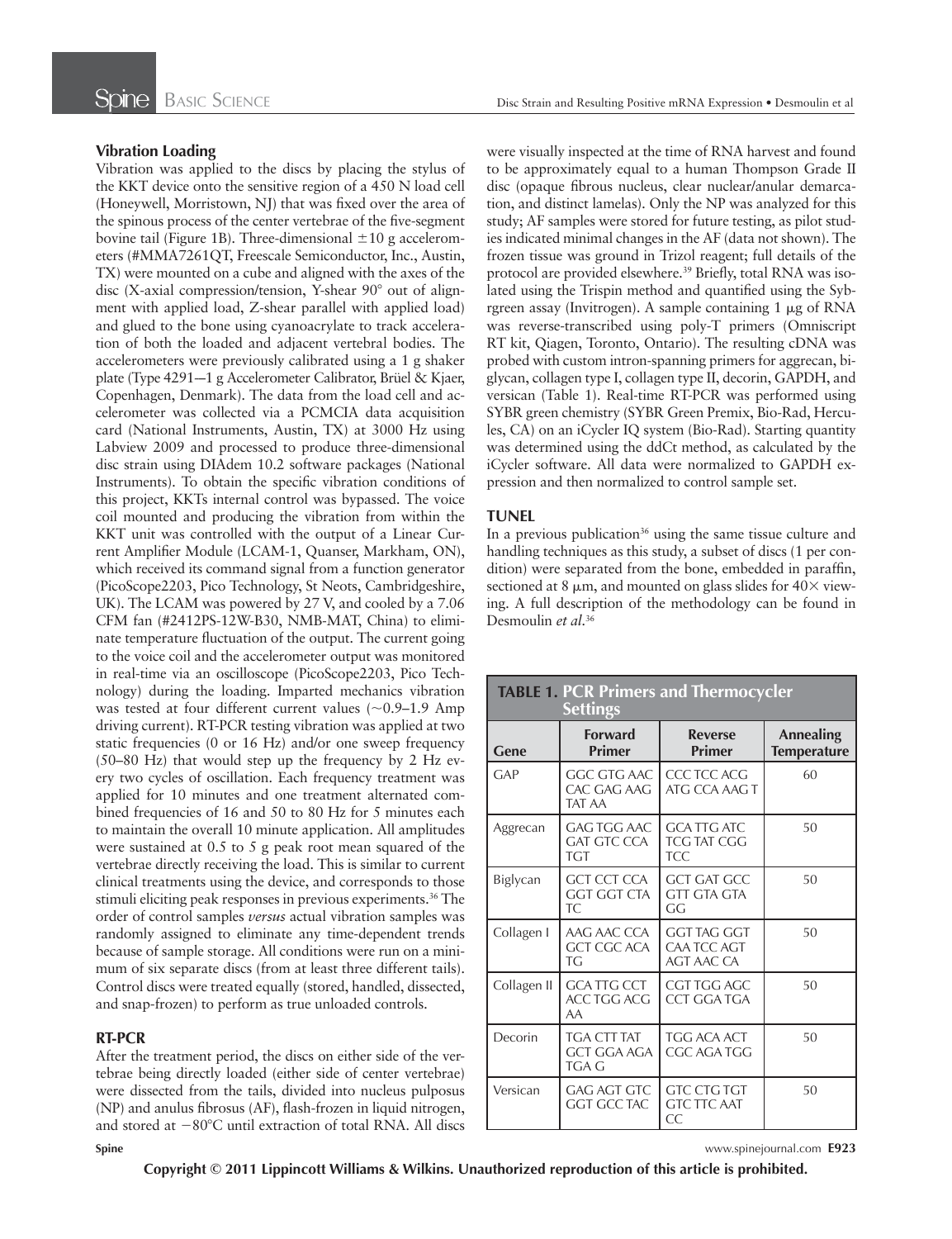# **DATA ANALYSIS**

#### **Imparted Mechanics**

Raw voltage from the load cell was converted to average peak Newtons of force, and each axis of the accelerometers were converted to average peak *g*'s. Further analysis consisted of converting  $g$ 's to m/s<sup>2</sup>, integrating the signal twice, and scaling it to mm/s so that strain could be estimated along all axes of the adjacent disc.

#### **RT-PCR**

Data were first analyzed using General Linear Model analysis; however, substantial non-normalities were detected using normal probability plots. Therefore, the analysis was revised using the Kruskal–Wallis nonparametric test. To conduct *post hoc* analyses on the non-normal data, a Box–Cox analysis was performed. In all cases, a transform of lambda  $= 0.5$  was found to be optimal. The transformed data were then analyzed using ANOVA and Tukey's *post hoc* test. The results of the original Kruskal–Wallis test and the transformed ANOVA test were consistent in all cases, suggesting that the transform was effective in normalizing the data. The transform was only applied for the analysis, not the presentation of the data in the figures. Pairwise comparisons were considered significant at or below the  $P = 0.05$ . All bar graphs plot the mean  $\pm$  standard error.

## **RESULTS**

#### **Imparted Mechanics**

Table 2 shows that for similar current amplitudes sent to the voice coil, the KKT stylus (which is fixed to the coil) applies a similar force to the tissue sample despite the difference in frequencies (16 and 50–80 Hz). Linear regression quantified the relationship between current and force (Figure 2). Linear equations are plotted for each frequency, the  $R<sup>2</sup>$  values are >0.862 for each plot. The accelerations of the measured vertebrae were also similar across current amplitudes despite different frequencies. However, the relative strains along the X- and Z-axes tend to differ over the two frequency levels. At

16 Hz, the relative strains tend to be larger across the same current values than 50 to 80 Hz. The largest shear strain occurred in the Z-axis (3.28% peak strain) which was parallel to the loading axis, with substantially less shear strain in the Y-axis (transverse shear, 0.13% peak strain). Linear strain in the X-axis was measured at 2.56% peak strain.

### **RT-PCR**

Both the Kruskal–Wallis test and the ANOVA on transformed data indicated that there were significant differences between treatments for aggrecan, collagen type II, and versican  $(P =$ 0.039, 0.039, and 0.001, respectively; Figure 3), but no significant differences for biglycan, collagen type I, and decorin  $(P = 0.113, 0.182, \text{ and } 0.128, \text{ respectively}; \text{Figure 4}.$ 

*Post hoc* analysis indicated that aggrecan expression was significantly higher than control at the combined frequencies of  $16 + 50$  to 80 Hz ( $P = 0.016$ ). Collagen type II expression was significantly different between the 16 Hz and the  $16 +$ 50 to 80 Hz treatments ( $P = 0.0347$ ) but neither was significantly different from control. Versican expression was significantly higher than control at 16 Hz ( $P = 0.0257$ ), 16 Hz was significantly higher than  $16 + 50$  to 80 Hz ( $P < 0.001$ ), and 16 Hz was significantly higher than 50 to 80 Hz  $(P =$ 0.0146). No other comparisons were statistically significant at  $P > 0.05$ .

### **TUNEL**

Results of histologic sections using the same techniques as this study have been published in detail elsewhere<sup>36</sup> but are summarized here. Grossly, the disc itself was observed to be normal with no signs of degenerative changes. TUNEL analysis indicated a mean background apoptosis rate of  $10 \pm 0.7\%$ (mean  $\pm$  standard error). There was no significant difference between controls and frequencies tested  $(P = 0.08)$ , nonloaded and amplitudes tested ( $P = 0.44$ ), or anulus/nucleus ( $P = 0.53$ ).

#### **DISCUSSION**

Vibrations may have beneficial effects on intervertebral disc tissue, although the story to date is confusing. Studies have

| <b>TABLE 2. Imparted Mechanics and Resulting Relative Disc Strain</b> |                          |                                           |           |                                                         |           |                                                          |                |                                                          |      |                                                          |        |  |  |
|-----------------------------------------------------------------------|--------------------------|-------------------------------------------|-----------|---------------------------------------------------------|-----------|----------------------------------------------------------|----------------|----------------------------------------------------------|------|----------------------------------------------------------|--------|--|--|
| Amp (To<br><b>Actuator</b> )                                          | <b>Frequency</b><br>(Hz) | Force on<br>Vertabrae<br>$(Peak-N) - Ave$ | <b>SD</b> | <b>Acceleration</b><br>of Vertabrae<br>$(Peak-g) - Ave$ | <b>SD</b> | <b>Relative</b><br><b>Strain of Disk</b><br>$(\%)$ X-Ave | $X-SD$         | <b>Relative</b><br><b>Strain of Disk</b><br>$(\%)$ Y-Ave | Y-SD | <b>Relative</b><br><b>Strain of Disk</b><br>$(\%)$ Z-Ave | $Z-SD$ |  |  |
| $\sim 0.946$                                                          | 16                       | 5.8                                       | 1.4       | 1.17                                                    | 0.21      | 0.00                                                     | $\overline{0}$ | 0.00                                                     | 0.00 | 0.24                                                     | 0.39   |  |  |
| ~1.132                                                                | 16                       | 9.3                                       | 2.5       | 1.77                                                    | 1.14      | 0.34                                                     | 0.56           | 0.07                                                     | 0.12 | 0.55                                                     | 0.67   |  |  |
| ~1.522                                                                | 16                       | 10.6                                      | 2.0       | 2.49                                                    | 0.81      | 0.85                                                     | 1.70           | 0.00                                                     | 0.00 | 0.55                                                     | 0.67   |  |  |
| ~1.898                                                                | 16                       | 12.2                                      | 1.9       | 2.79                                                    | 0.39      | 2.56                                                     | 3.40           | 0.00                                                     | 0.00 | 3.28                                                     | 3.69   |  |  |
| $\sim 0.936$                                                          | $50 - 80$                | 5.5                                       | 1.0       | 0.93                                                    | 0.15      | 0.25                                                     | 0.29           | 0.10                                                     | 0.17 | 0.20                                                     | 0.24   |  |  |
| ~1.122                                                                | $50 - 80$                | 6.9                                       | 1.1       | 1.27                                                    | 0.28      | 0.47                                                     | 0.53           | 0.13                                                     | 0.23 | 0.57                                                     | 0.39   |  |  |
| ~1.484                                                                | $50 - 80$                | 11.1                                      | 1.7       | 2.81                                                    | 0.96      | 0.23                                                     | 0.32           | 0.00                                                     | 0.00 | 0.63                                                     | 0.39   |  |  |
| ~1.864                                                                | $50 - 80$                | 12.2                                      | 1.9       | 3.03                                                    | 1.09      | 0.55                                                     | 0.35           | 0.00                                                     | 0.00 | 0.90                                                     | 0.39   |  |  |

**E924** www.spinejournal.com June 2011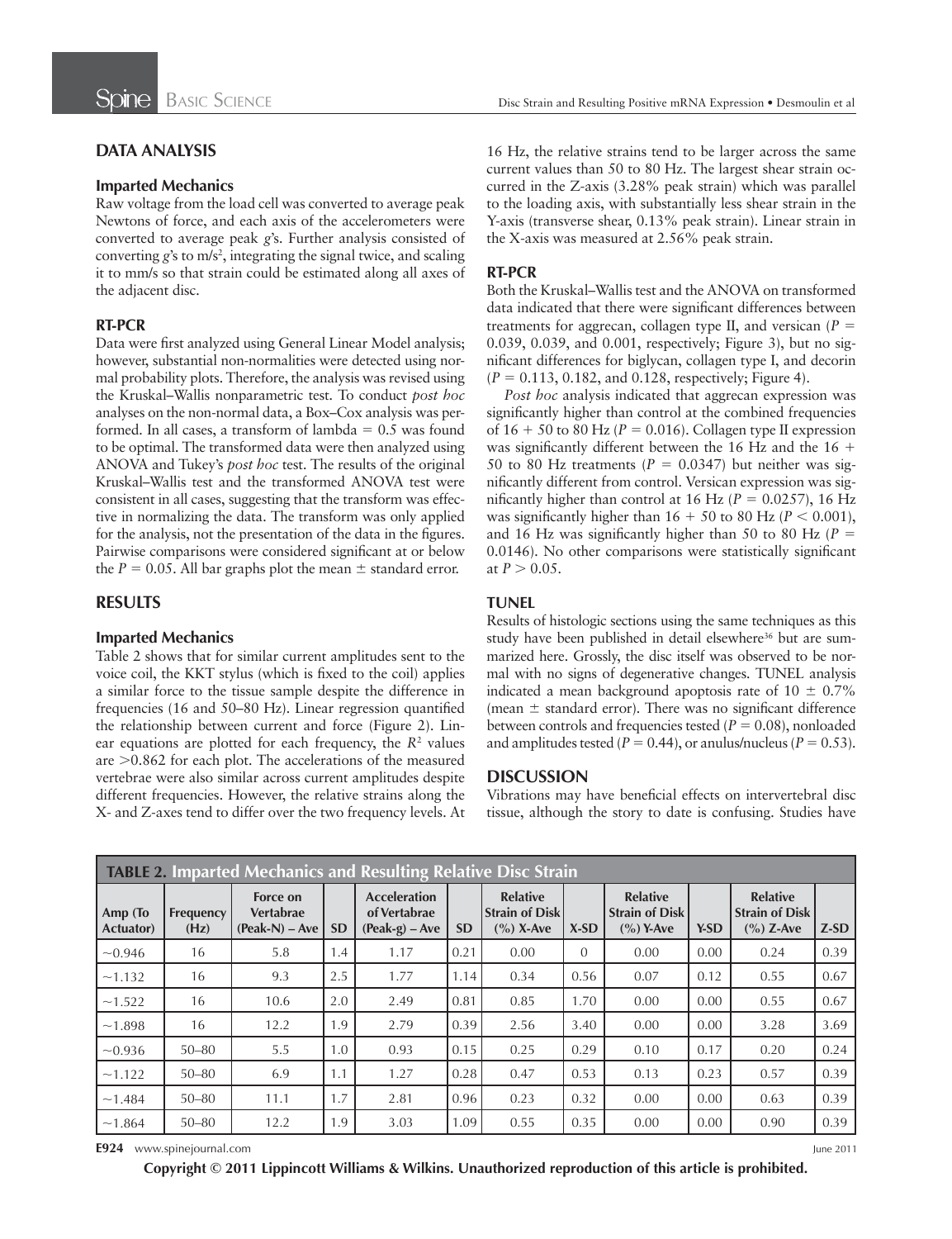





**Spine** www.spinejournal.com **E925 Figure 3.** Positive mRNA expression changes included the genes aggrecan, collagen type II, and versican.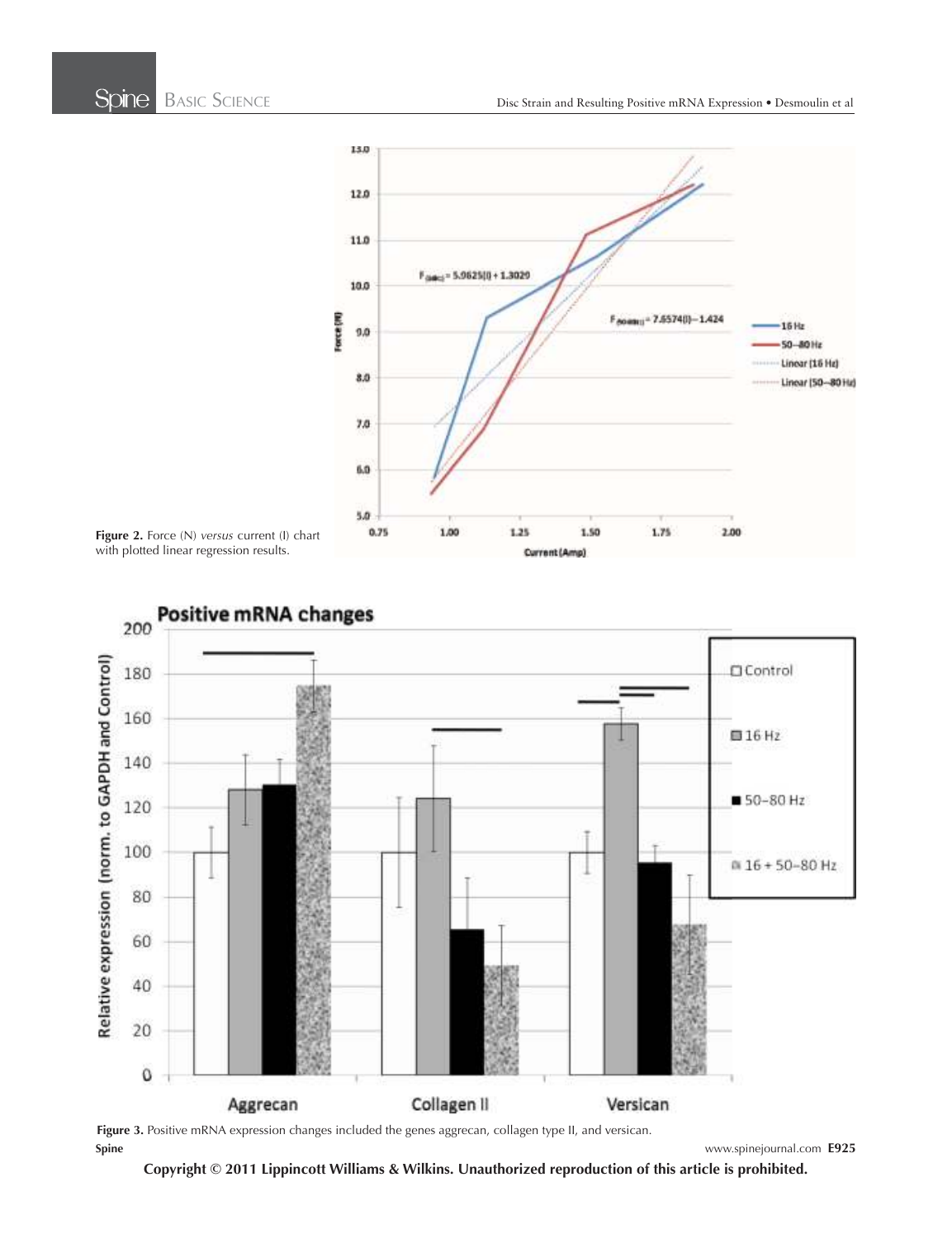

Figure 4. No significant mRNA expression changes included the genes collagen I, biglycan, and decorin.

variously suggested either an increased risk of disc degeneration with vibrations,  $40$  no effect,  $41$  analgesic effect,  $7$  or even positive effects<sup>36</sup> of vibrations within certain loading parameters. Thus, further investigation of the cell- and tissue-scale processes are warranted. <sup>42</sup>

Evaluating mRNA changes is challenging, because mRNA does not always correlate to functional protein changes. In this study, we accept any statistically significant change as worth attention, regardless of potential "functional change." Under this definition the current findings indicate that there is potential for this approved clinical tool to beneficially influence gene expression in the IVD under certain loading patterns.

In general, the results presented here indicate that a particular window of vibration may have a positive effect on extracellular matrix gene expression when applied using the KKT device. Aggrecan and versican were above control levels for the specific frequencies and combination of frequencies tested, and there was a statistical suggestion that collagen type II may be affected as well. Aggrecan, collagen type II, and versican are important proteins for disc health and were above control levels for the specific frequencies and combination of frequencies tested.

Aggrecan is a very large proteoglycan  $(>2800 \text{ kDa})$  with largely mechanical function in the tissue matrix<sup>43,44</sup> but has been shown to be critical in disc health if absent. Johnson et al<sup>45</sup> examined the *in vitro* effects of aggrecan removed from normal human disc tissue and altered aggrecan had on neurite outgrowth. They showed that aggrecan derived from normal IVD inhibited the growth of neurites, but deglycosylated aggrecan, similar to that found in the degenerate IVD, had a reduced inhibitory effect. This suggests that normal aggrecan is an inhibitor of nerve ingrowth into the IVD, and that in degeneration nerve ingrowth may occur as a consequence of changed aggrecan biology. This is important because a constant finding in the analysis of excised painful IVD has been the presence of nerves and blood vessels within the usually aneural and avascular tissues of the IVD.<sup>46</sup>

Collagen type II is the dominant collagen in the nucleus, and although it is clear that disc degeneration is accompanied by loss of proteoglycans, it is still unclear as to the possible changes to collagen II during degeneration.<sup>47-49</sup>

Versican is a large proteoglycan with a molecular weight of approximately 1000 kDa, with functions that are less clear than other large proteglycans such as aggrecan, but which involve cell adhesion and cell signaling.<sup>50</sup> Interestingly, versican mirrors the decreases in aggrecan gene and protein expression during various stages of disc degeneration.<sup>51</sup>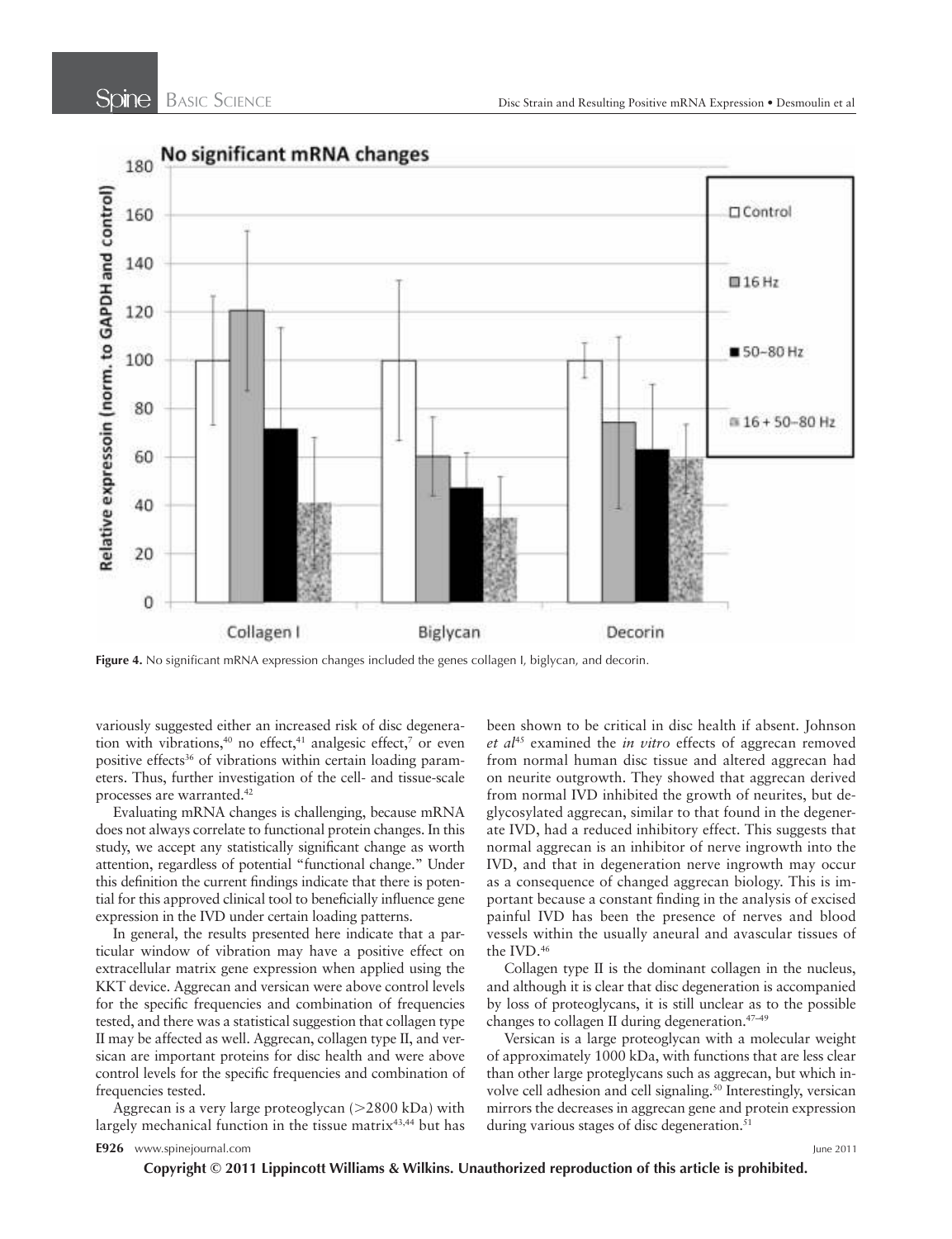Further, aggrecan, collagen type II, and versican are highly expressed in the nucleus pulposus of a healthy disc, therefore increased expression for these proteins genes would be expected to correlate to tissue maintenance or repair. In contrast, collagen type I is normally expressed at low levels in healthy nucleus pulposi. Therefore, the combination of nonsignificant changes in expression of collagen type I and increased expression of aggrecan, collagen type II, and versican suggest a potential beneficial effect of the current vibration loading pattern tested with KKT in this study. Further studies will be required to determine the complete positive effect of specific vibration loading patterns.

It is interesting to note that in a previous study<sup>36</sup> aggrecan was not affected by a range of amplitudes, frequencies, or durations of vibration. However, key differences between these two studies are that the previous study applied unconstrained axial vibration, whereas in this study we applied pseudo-constrained shear loading that better represents clinical application with the KKT device application process. This suggests that stylus placement and/or level of disc constraint are additional important aspects affecting disc gene expression.

The current data are insufficient to determine whether the gene expression changes translate into altered protein expression. However, it is certainly clear that the particular loading patterns tested with KKT here positively influence mRNA expression in genes responsible for disc health and seem to avoid increasing expression of genes that control proteins that are normally found in low quantities in a healthy disc. Further study is warranted to determine how these upregulations actually affect the disc.

# ➢ **Key Points**

- $\Box$  Our previous research using free axial vibration showed that certain loading patterns cause positive (upregulation) mRNA expression in genes responsible for disc health.
- $\Box$  An FDA and Health Canada approved back pain intervention based on vibration can now be evaluated using similar loading patterns for eventual use in patients with degenerative disc disease and discogenic back pain.
- $\Box$  Using the intervention with optimal loading patterns and in a similar orientation as it is used in the clinic on bovine tail segments causes aggrecan, collagen type II, and versican (genes largely responsible for disc health) of the nucleous pulposus to be positively influenced.
- $\Box$  Proteins normally found in low concentration in the nucleus pulposus such as collagen type I were not significantly influenced.
- $\Box$  In combination, these findings suggest that a potential beneficial effect of the current vibration loading pattern tested with the intervention.

#### **References**

- 1. Wiesel SW. International Society for study of the lumbar spine. In: Wiesel SW, ed. *The Lumbar Spine*. 2 ed. Philadelphia: W. B. Saunders Co.; 1996.
- 2. Kelgren J. The anatomical source of back pain. *Rheumatol Rehab* 1977;16:3-12.
- 3. Kuslich S, Ulstrom C, Michael C. The tissue origin of low back pain and sciatica: a report of pain response to tissue stimulation during operations on the lumbar spine using local anesthesia . *Orthop Clin North Am* 1991;22:181-7.
- 4. Luoma K, Riihimaki H, Luukkonen R, et al. Low back pain in relation to lumbar disc degeneration. Spine 2000;25:487-92.
- 5. Barrick W, Schofferman J, Reynolds J. Anterior lumbar fusion improves discogenic pain at levels of prior posterolateral fusion . *Spine* 2000;25:853–7.
- 6. Desmoulin GT, Szostek JS, Khan AH, et al. Spinal intervention efficacy on correcting cervical vertebral axes of rotation and the resulting improvements in pain, disability, and psychsocial measures. *J Musculoskeletal Pain* , In press.
- 7. Desmoulin GT, Yasin NI, Chen DW. Spinal mechanisms of pain control . *Clin J Pain* 2007 ; 23 : 576 – 85 .
	- 8. Geisser M, Wiggert E, Haig A, et al. A randomized, controlled trial of manual therapy and specific adjuvant exercise for chronic low back pain. *Clin J Pain* 2005;21:463-70.
	- 9. Peate W. Occupational musculoskeletal disorders. Prim Care 1994;21:313-27
- 10. Skikic E, Suad T. The effects of McKenzie exercises for patients with low back pain, our experience. *Bosn J Basic Med Sci* 2003;3:  $70 - 5$ .
- 11. Fritz J, Whitman J, Childs J. Lumbar spine segmental mobility assessment: an examination of validity for determining intervention strategies in patients with low back pain . *Arch Phys Med Rehabil* 2005;86:1745-52.
- 12. Licciardone J, Brimhall A, King L. Osteopathic manipulative treatment for low back pain: a systematic review and meta analysis of randomized controlled trials . *BMC Musculoskelet Disord* 2005;6:1-12.
- 13. Perle S, Kawchuk G. Pressures generated during spinal manipulation and their association with hand anatomy . *J Manipulative*  Physiol Ther 2005;28:e1-7.
- 14. Cherkin D, Eisenberg D, Sherman K, et al. Randomized trial comparing traditional Chinese medical acupuncture, therapeutic massage, and self-care education for chronic low back pain . *Arch Intern Med* 2001;161:1081-8.
- 15. Ernst E. Massage therapy for low back pain: a systematic review. *J Pain Symptom Manage* 1999 ; 17 : 65 – 9 .
- 16. Furlan A, Brosseau L, Imamura M, et al. Massage for low-back pain: a systematic review within the framework of the Cochrane Collaboration Back Review Group. Spine 2002;27:1896-910.
- 17. Fox E, Melzack R. Transcutaneous electrical stimulation and acupuncture: comparison of treatment for low-back pain . *Pain* 1976:2:141-8.
- 18. Khadilkar A, Milne S, Brosseau L, et al. Transcutaneous electrical nerve stimulation for the treatment of chronic low back pain: a systematic review. Spine 2005;30:2657-66.
- 19. Melzack R, Vetere P, Finch L. Transcutaneous electrical nerve stimulation [TENS] for low back pain. A comparison of TENS and massage for pain and range of motion. *Phys Ther* 1983;63: 489 – 93.
- 20. Katz J, Pennella-Vaughan J, Hetzel R, et al. A randomized, placebocontrolled trial of bupropion sustained release in chronic low back pain. *J Pain* 2005;6:656–61.
- 21. Mens J. The use of medication in low back pain. *Best Pract Res Clin Rheumatol* 2005;19:609-21.
- 22. Peloso P, Fortin L, Beaulieu A, et al. Protocol TRP-CAN-1 Study Group. Analgesic efficacy and safety of tramadol/acetaminophen combination tablets [Ultracet] in treatment of chronic low back pain: a multicenter, outpatient, randomized, double blind, placebo controlled trial. *J Rheumatol* 2004;31:2454-63.
- 23. Kerr D, Walsh D, Baxter D. Acupuncture in the management of chronic low back pain: a blinded randomized controlled trial . *Clin J Pain* 2003;19:364-70.